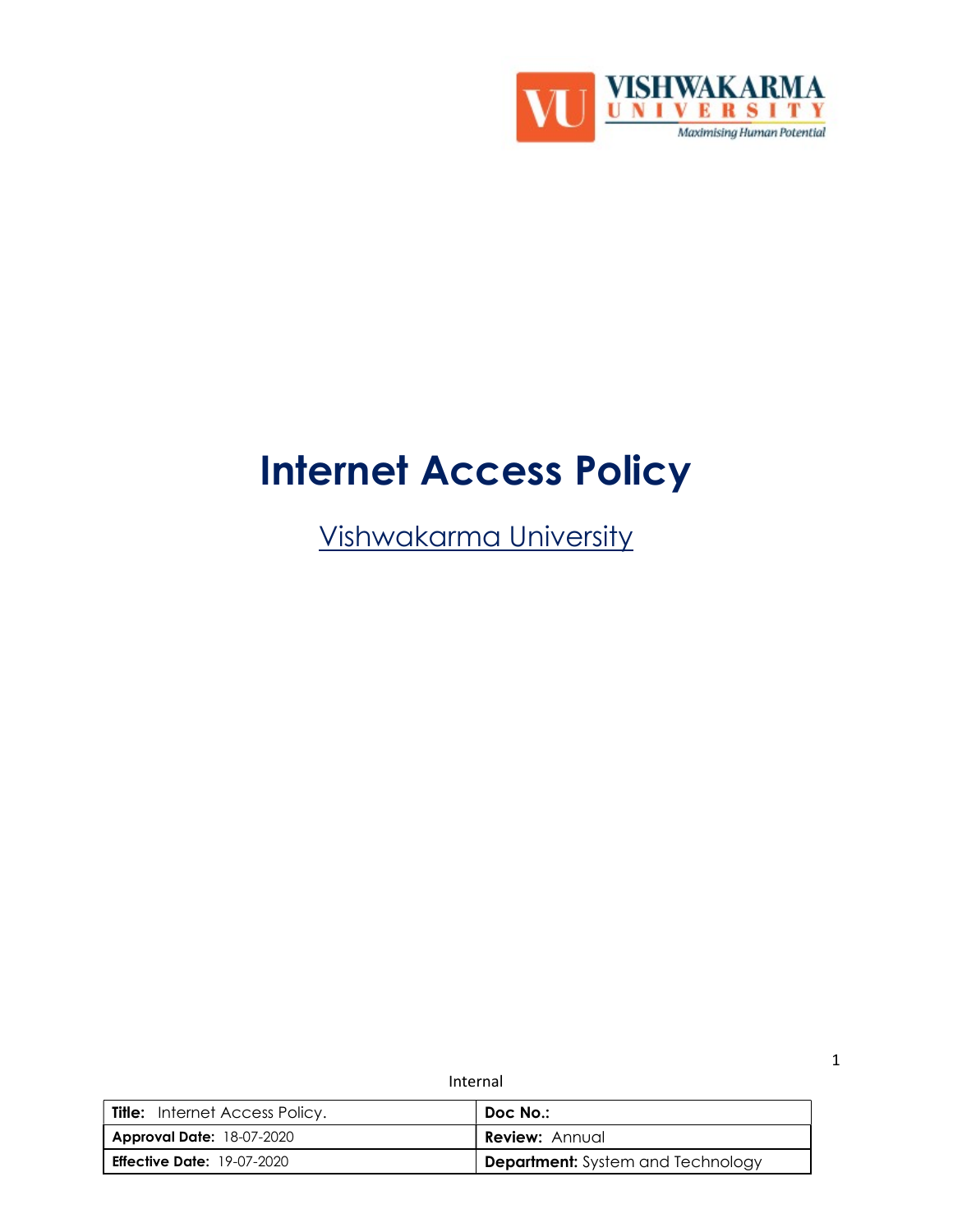

 $\overline{2}$ 

| Ver.<br><b>No</b> | <b>Release</b><br><b>Date</b> | <b>Owner</b> | <b>Approved By</b>     | <b>Change details</b> |
|-------------------|-------------------------------|--------------|------------------------|-----------------------|
| 1.0               | 19-07-2020                    | CISO         | <b>Vice Chancellor</b> | Initial               |
|                   |                               |              |                        |                       |
|                   |                               |              |                        |                       |
|                   |                               |              |                        |                       |

# **Table of Contents**

| <b>Title:</b> Internet Access Policy. | Doc No.:                          |
|---------------------------------------|-----------------------------------|
| <b>Approval Date: 18-07-2020</b>      | <b>Review: Annual</b>             |
| <b>Effective Date: 19-07-2020</b>     | Department: System and Technology |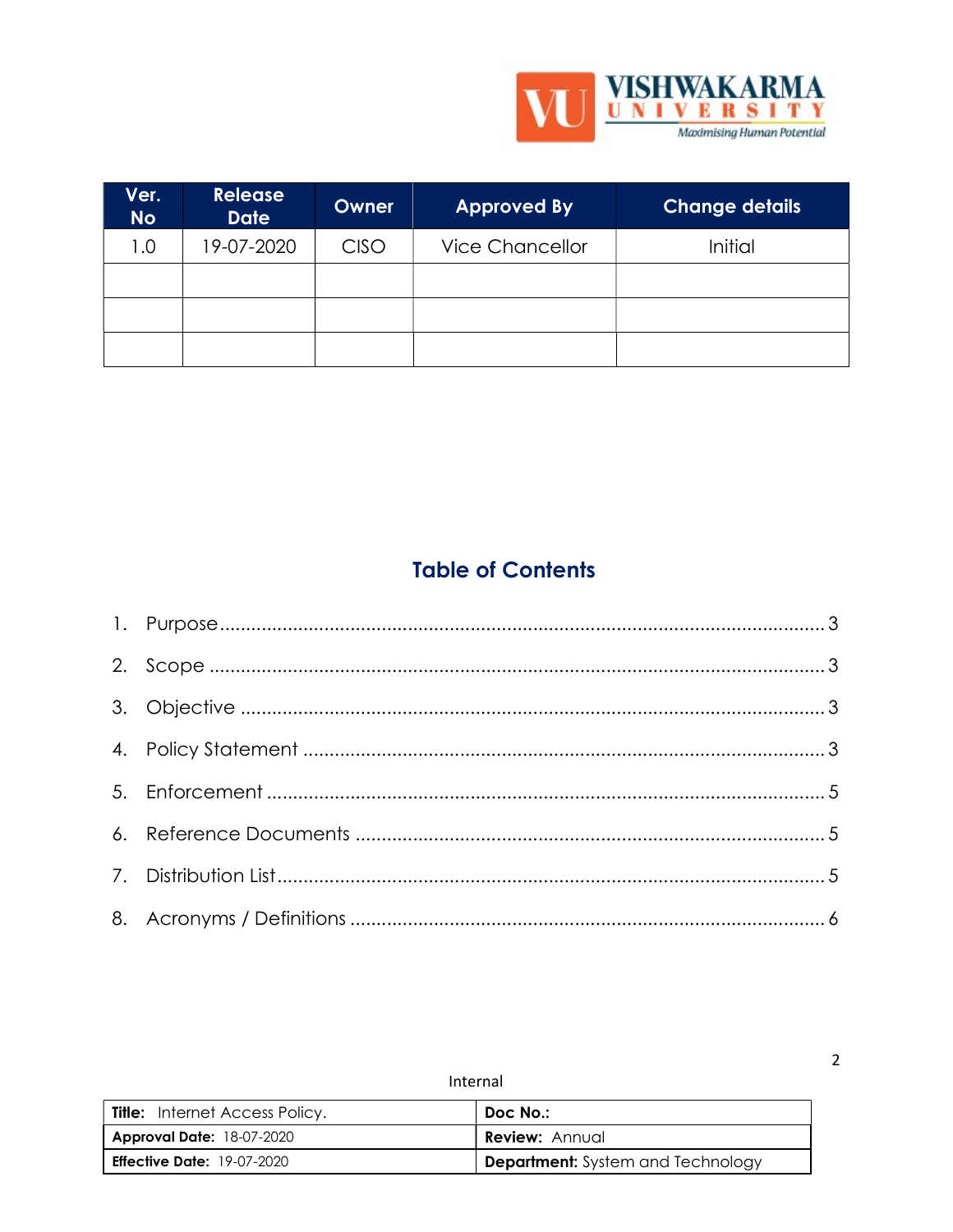

#### 1. Purpose

- The Internet usage Policy applies to all Internet users who access the Internet through the computing or networking resources of the VU. The VU's Internet users are expected to be familiar with and to comply with this policy, and are also required to use good judgment while using Internet services.
- An internet usage policy provides staff with rules and guidelines about the appropriate use of VU Internet access.

#### 2. Scope

- Reference to the Internet should be taken to include all on-line services such as the World Wide Web, e-mail and File Transfer Protocol (FTP) servers. The guidelines mentioned hereinafter should:
	- o Apply to all the staff
	- o Third party service provider user having access to internet.

### 3. Objective

 The objective of this policy is to protect both the business and the staff while using internet services of the VU from information security risk and threats.

### 4. Policy Statement

• Internet access shall be provided based on business requirement and after approval from the CISO.

| <b>Title:</b> Internet Access Policy. | Doc No.:                          |
|---------------------------------------|-----------------------------------|
| <b>Approval Date:</b> 18-07-2020      | Review: Annual                    |
| <b>Effective Date: 19-07-2020</b>     | Department: System and Technology |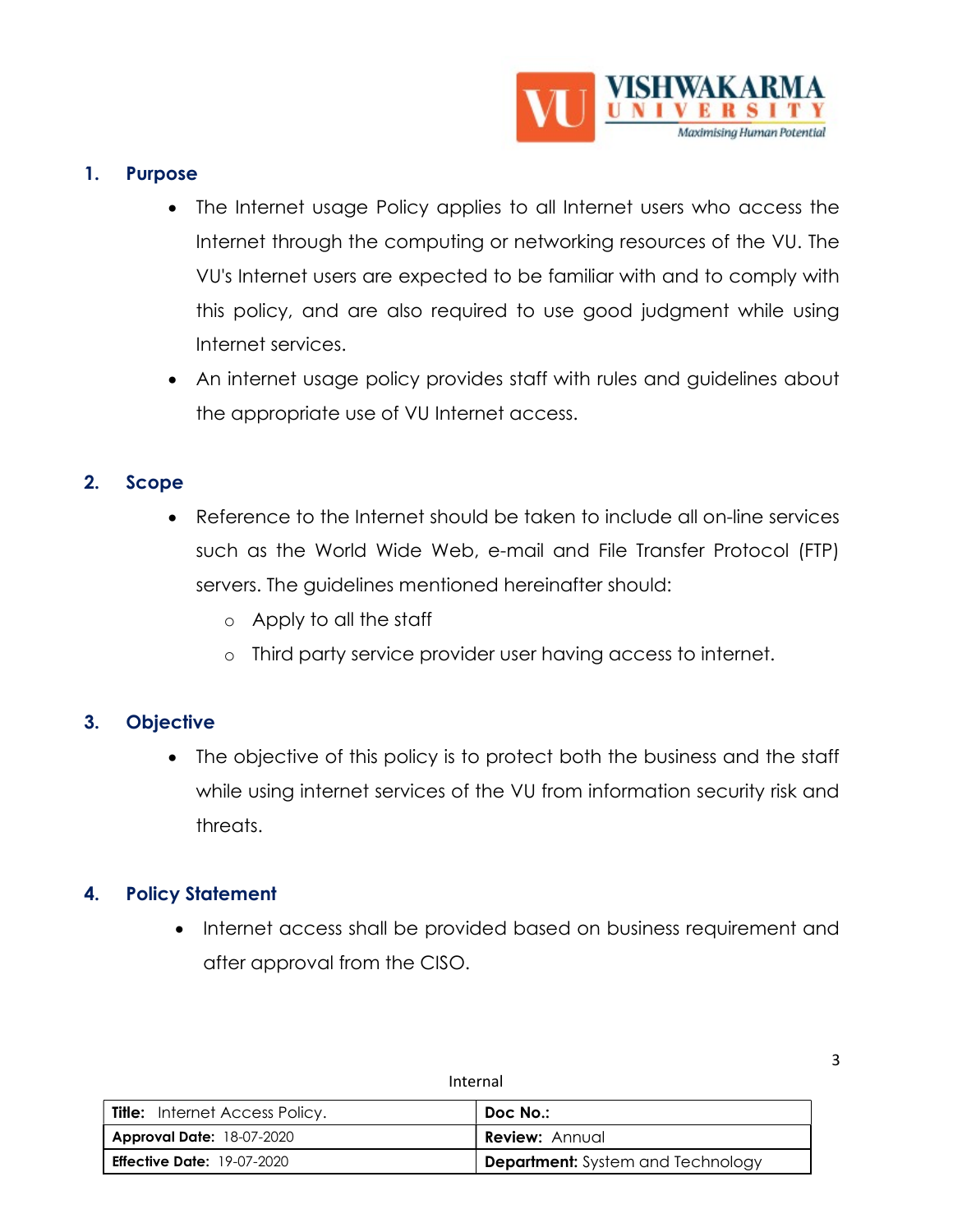

- Illegally copy of information/resources/material protected under copyright law or to make that material available to others for copying from internet is strictly prohibited.
- The users are responsible for complying with copyright law and applicable licenses of VU's information assets.
- To ensure security and to comply with the Acceptable Use Policy, staff shall only access the Internet through a computer attached to The VU's approved Internet firewall or other security device(s).
- Bypassing internet security by accessing the Internet directly via personal connections such as Cellular Networks, modems, or proxy techniques or by any other means is strictly prohibited.
- Users must not deliberately perform acts that waste internet resources or unfairly monopolize resources to the exclusion of others. These acts include, but are not limited to, sending mass mailings or chain letters, spending excessive amounts of time on the Internet, playing games, engaging in online chat groups or other social media, uploading or downloading large files, accessing streaming audio and/or video files, or otherwise creating unnecessary load on bandwidth associated with non-business-related uses of the Internet.
- Staff should have no expectation of privacy in anything they create, store, post, send or receive using the VU's computer equipment.
- VU's internet is the property of The VU and may be used only for VU official purposes.
- User expressly waives any right of privacy in anything they create, store, post, send or receive using the VU's computer equipment or Internet access. User consents CISO to access and review all

4

| <b>Title:</b> Internet Access Policy. | Doc No.:                                 |
|---------------------------------------|------------------------------------------|
| <b>Approval Date: 18-07-2020</b>      | <b>Review: Annual</b>                    |
| <b>Effective Date:</b> 19-07-2020     | <b>Department:</b> System and Technology |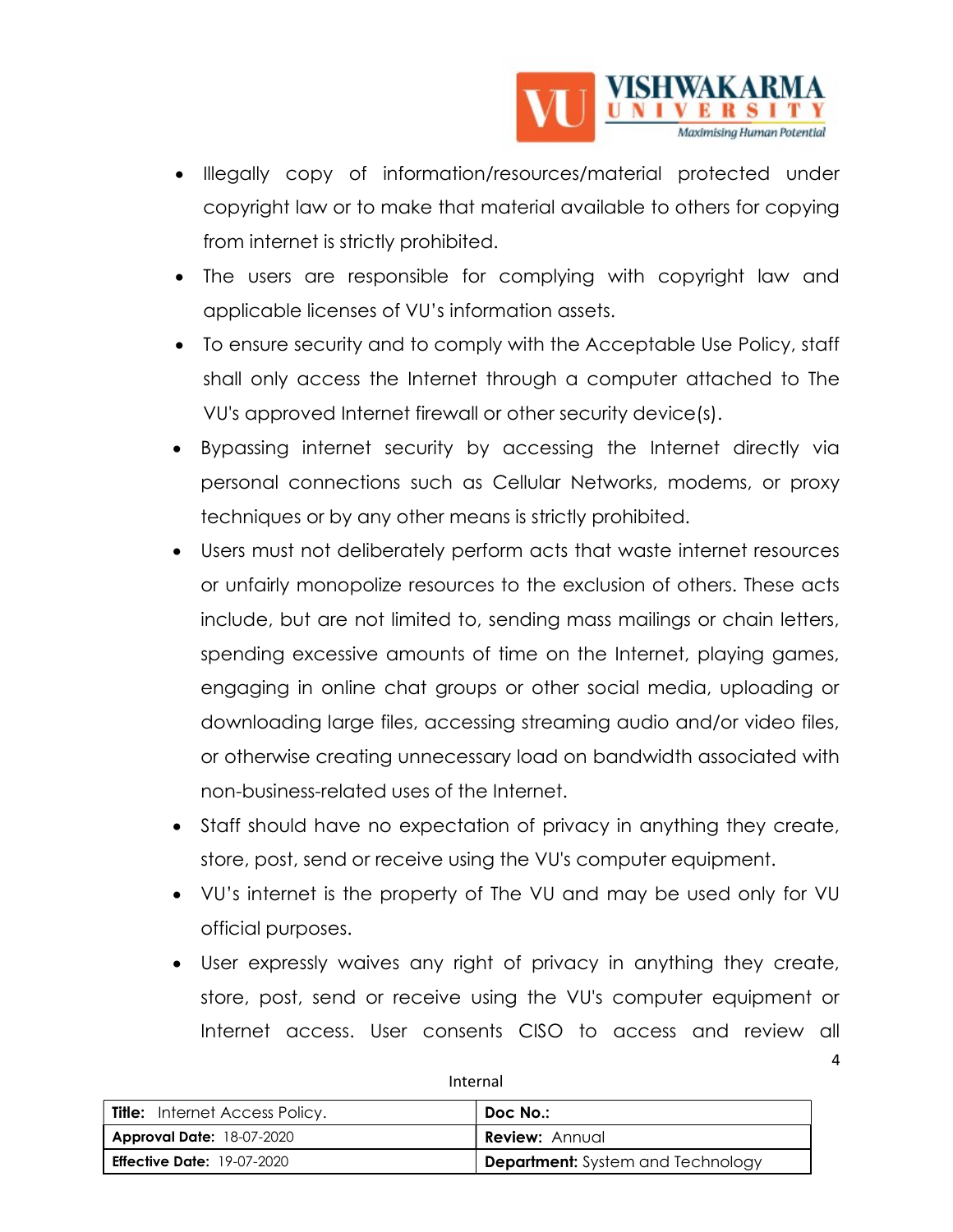

information in any form created, stored, sent or received by User through VU's Internet connection.

 The VU has the right to utilize hardware and software that makes it possible to identify and block access to Internet sites containing sexually explicit, other material deemed inappropriate and not in relation to VU's business.

#### 5. Enforcement

- o All Users have a responsibility to use The VU's computer resources and the Internet in a professional, lawful and ethical manner. Abuse of the Internet, may result in disciplinary action, including possible termination, and civil and/or criminal liability.
- o Unauthorized dissemination of such material may result in severe disciplinary action as well as substantial civil and criminal penalties under IT act 2000

#### 6. Reference Documents

- o Acceptable use of information Assets
- o Access control policy
- o Supplier Relationship management policy
- o Mobile device management policy
- o Bring Your Own Device Policy
- o HR IT Policy

#### 7. Distribution List

The following users have access to this policy:

All Staff of Vishwakarma University

5

| <b>Title:</b> Internet Access Policy. | Doc No.:                                 |
|---------------------------------------|------------------------------------------|
| <b>Approval Date: 18-07-2020</b>      | <b>Review: Annual</b>                    |
| <b>Effective Date: 19-07-2020</b>     | <b>Department:</b> System and Technology |